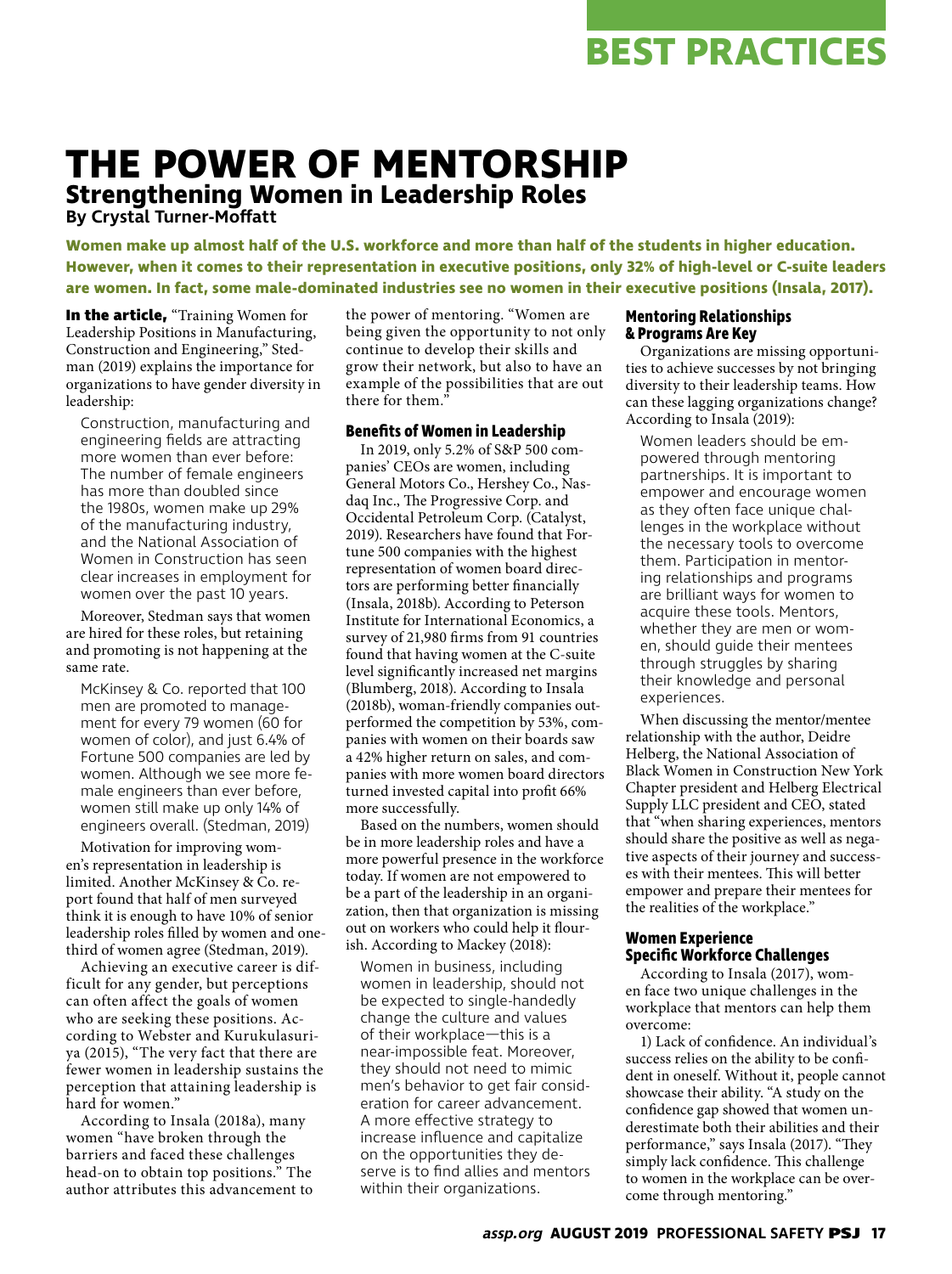## **BEST PRACTICES**

The mark of a great mentor is that they see abilities even when their mentees do not.

Mentoring sessions that focus on showing women what they can do broadens their self-awareness and boosts their confidence levels. By overcoming their lack of confidence, women are more likely to apply for promotions they previously overlooked and present their ideas in meetings. (Insala, 2019)

2) Poor self-advocacy. To prevent the risk of being overlooked for promotions, self-advocacy is important. However, according to Insala (2019), "Women are happy to advocate for others, but they are often uncomfortable advocating for themselves." Through mentoring, women can become better advocates for themselves by taking part in exercises such as role-playing. "Benefits from overcoming this challenge in the workplace include the ability to ask questions comfortably and recover from mistakes," says Insala (2019). "These benefits often inspire women to become mentors to others."

#### **Mentoring as a Strategy for Empowering Female Leaders**

Simply put, mentorship works. It has been proven that mentored employees advance faster, are more productive and navigate an organization's culture better. Thus, the biggest reason to advocate for mentoring as the answer to empowering women leaders is because it is working (Insala, 2018b). Mentorship benefits women in several ways:

1) Retention: Some women may feel their abilities are undervalued by an organization and may leave a job as a result. Mentorship gives women an avenue to articulate career ambitions and set goals to achieve them. Therefore, their company can retain a valuable employee (Insala, 2018b). According to Racioppi (2017), "when women build mentoring and other developmental relationships, they are able to more easily shift from tactical to strategic behaviors and can come out of the shadows to be noticed by those who can advance their careers." Racioppi calls the combination of women and mentoring "the perfect match."

2) Accountability: Mentors hold mentees accountable and on track to achieve career goals. (Insala, 2018b). Racioppi (2017) found that the most successful relationships "resulted from women

who actively prepared for their meetings with their mentors, leveraged the information they received and applied it to corporate relationships." Through these relationships, women learn to better navigate their corporate environment. "Women need to form a personal board of directors that challenge them to grow and adapt and stay informed about themselves and their companies," Racioppi says.

3) Networking: Mentorship helps women make connections in a new professional network (Insala, 2018b; Stedman, 2019).

4) Confidence: According to Insala (2018b), "mentoring gives women access to new skills and competencies that help them to build the confidence necessary to be an effective and successful leader."

#### **Connecting With Mentors**

Finding a mentor can be difficult. According to Mackey (2018), following a few tips can make this task easier:

1) Look for allies everywhere in the organization. Often, coworkers share the same goal. Working together can be mutually beneficial.

2) Seek both men and women as allies. Equalizing gender imbalances requires the participation of all people.

3) Be an ally. Connect with coworkers at all levels of the company. This may lead to additional networking and mentorship opportunities.

4) Take advantage of mentorship programs. Many organizations offer mentorship opportunities for employees to network and break down departmental silos. Investigate mentorship opportunities outside of the workplace. This may help connect to new job opportunities.

#### **Expert Advice**

The author asked leaders and mentors in prominent industry positions and with inspiring mentoring programs three sets of questions about their experiences and programs.

Doreen Bartoldus is senior consultant program and construction management with Marine Tiger and National Association of Women in Construction (NAWIC) National Treasurer and Greater New York Chapter president. Bartoldus discusses best practices and keys to success in formal as well as informal mentoring programs. She says both types of mentoring can work and that the most success is achieved typically when both

parties are clear on the goals of the mentoring relationship. "The relationships also have to be flexible," Bartoldus says. For example, are you looking to meet in person or have phone calls? One person I mentored just met me for coffee every couple of months when it was convenient for both of us."

About mentorship in her organizations, she says, "I believe firmly there is growth for both parties. It can help to move the mentee forward in their education, leadership position or career. For the mentor and the organization, new leaders can be identified and new ideas can be brought to light that can only enrich the organization."

When asked about the role of mentorship with regard to leadership development for women, Bartoldus says it is key. "Not having a female mentor until much later in my career created difficulty navigating the very male-dominated field I am in (construction)." She continues, "I had to learn a lot through many hard knocks. I am purposely involved in NAWIC now so that I can mentor others and give them the benefit of what I went through so they can use that experience to understand and hopefully make more informed decisions. It also helps to know you are not alone."

#### **Develop a Culture of Mentorship**

Any organization can establish a mentor program to motivate and encourage employees' career development. According to Bowling (2018), several tips can help companies in creating a mentorship program.

1) Mentorship must be a team effort: Make your mentoring program "available company-wide to get the most out of it. This opens the possibility of cross-departmental collaboration and mentorship, which builds stronger leaders."

2) Pair mentors and mentees with complementary skills: Do not assign mentorships based on personality alone. "Match a developer with a marketer so they can exchange valuable skills and insights with each other. This will grow each woman's talents in the workplace, making her even more valuable," says Bowling (2018).

3) Create structure for the program: Mentors and mentees should have structure and accountability from the company. "This keeps mentorships on track for better results," Bowling (2018) says. "Structure also helps with a company-wide buy-in for mentorship